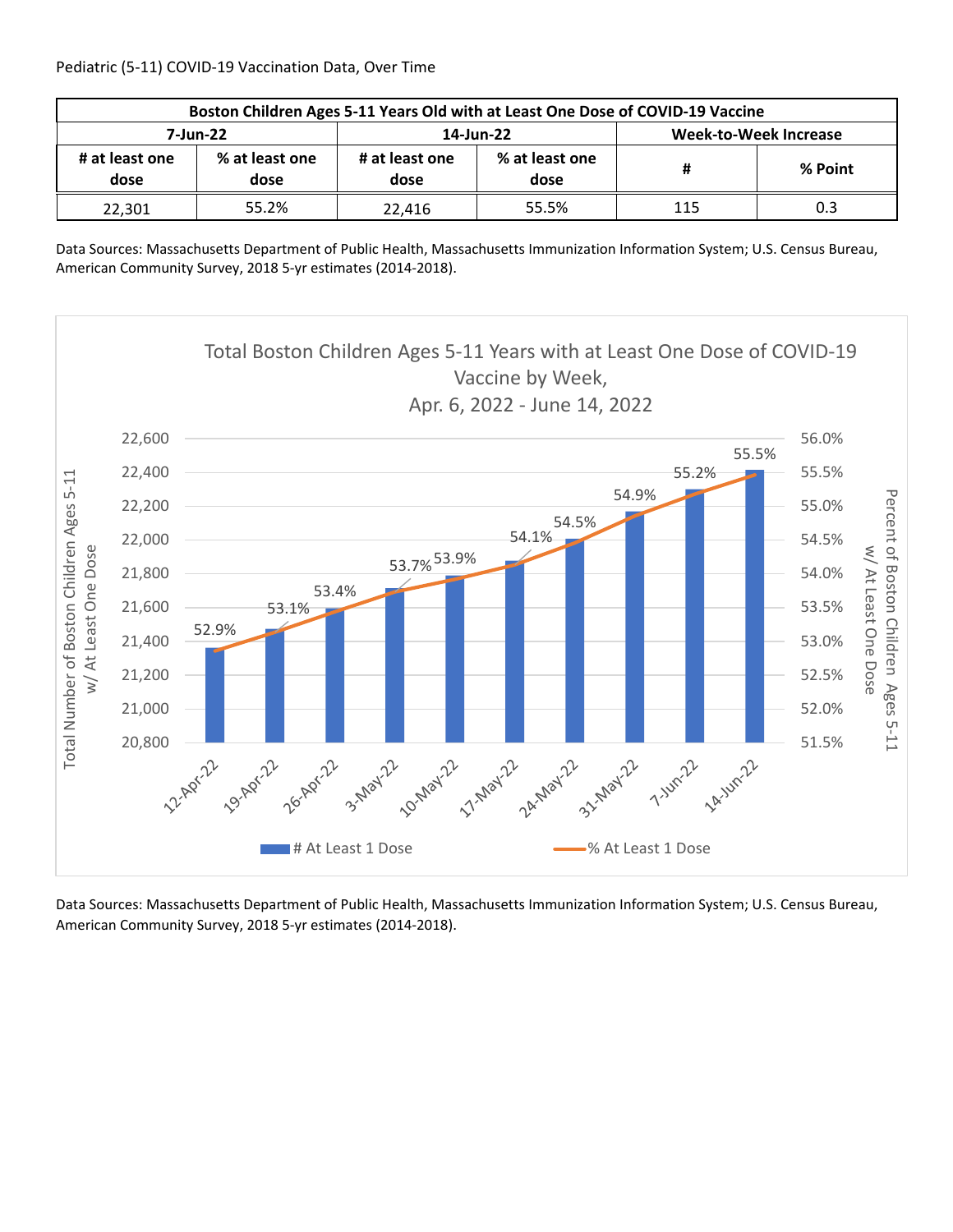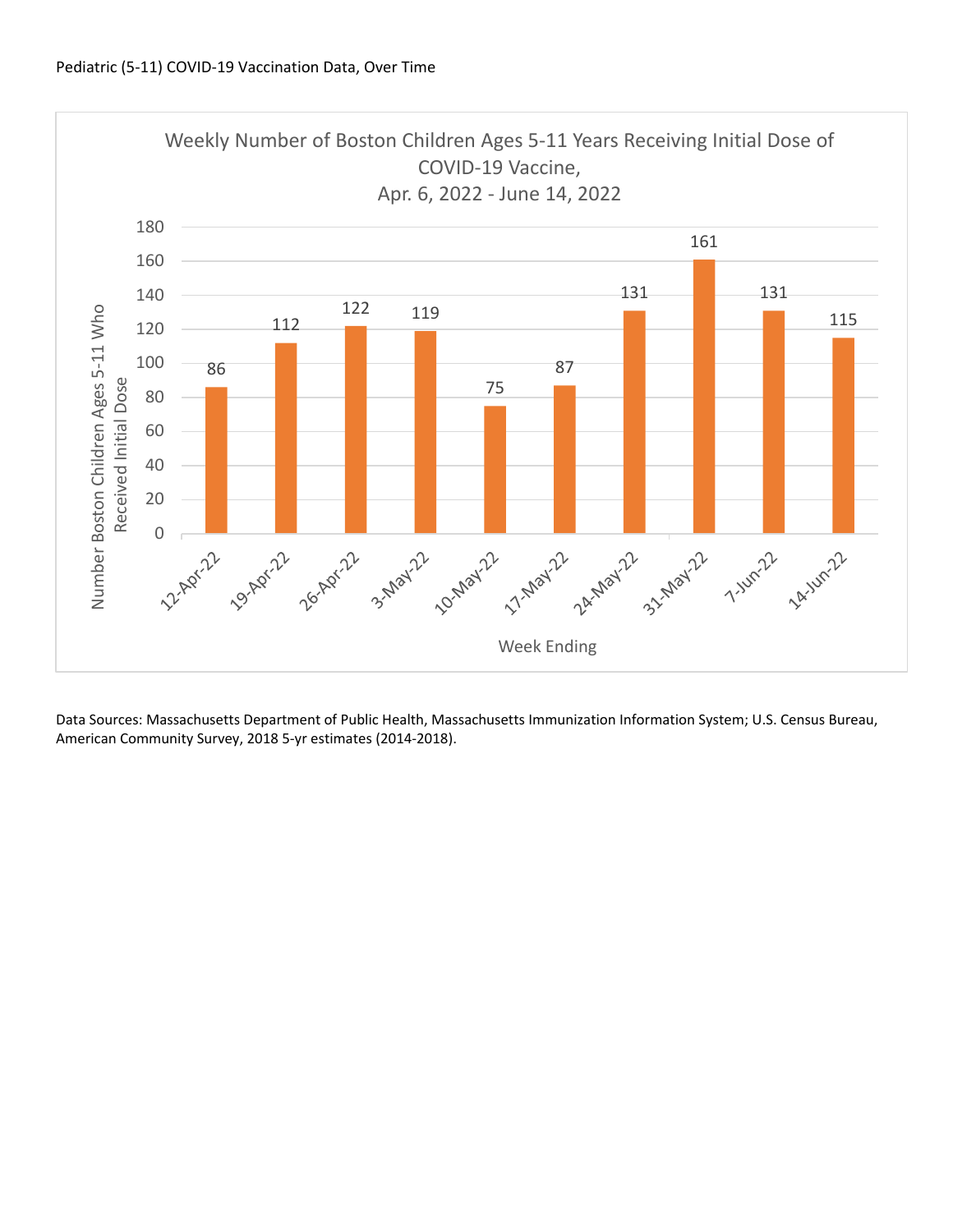Pediatric (5‐11) COVID‐19 Vaccination Data, Over Time

| Boston Children Ages 5-11 Years Old who are Fully Vaccinated for the COVID-19 Vaccine |                       |        |                       |                              |         |  |  |
|---------------------------------------------------------------------------------------|-----------------------|--------|-----------------------|------------------------------|---------|--|--|
| 7-Jun-22                                                                              |                       |        | 14-Jun-22             | <b>Week-to-Week Increase</b> |         |  |  |
| # Fully<br><b>Vaccinated</b>                                                          | % Fully<br>Vaccinated |        | % Fully<br>Vaccinated | Ħ                            | % Point |  |  |
| 18,569                                                                                | 45.9%                 | 18.655 | 46.2%                 | 86                           | 0.3     |  |  |

Data Sources: Massachusetts Department of Public Health, Massachusetts Immunization Information System; U.S. Census Bureau, American Community Survey, 2018 5‐yr estimates (2014‐2018).

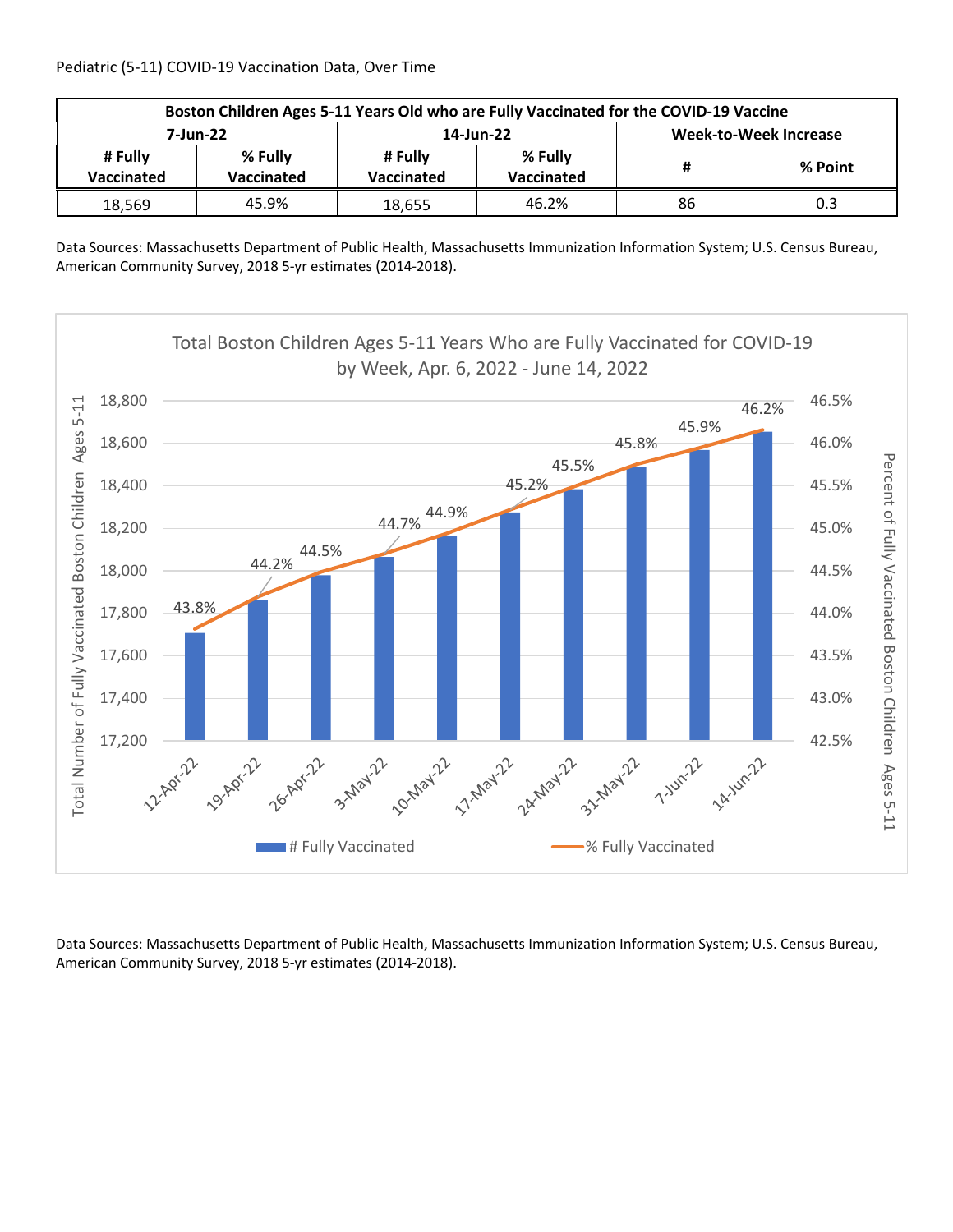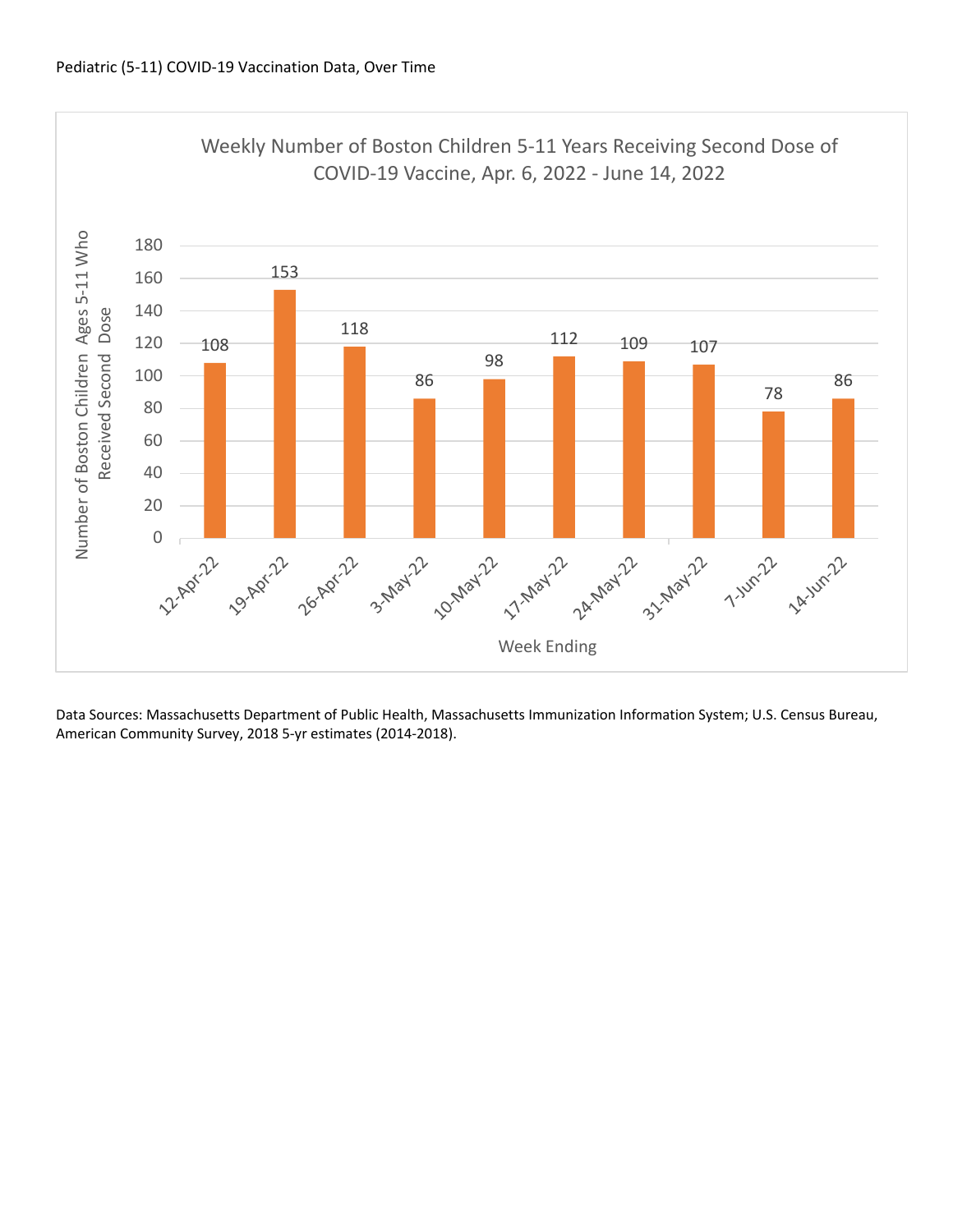

\* Total number of Boston children with at least one dose (5‐11 years old) is 22,416 as of 6/14/2022; population‐based percentages for children of other racial/ethnic groups (n=3,151) are not included in this chart due to unavailable comparable population data.

Asian/PI = Asian, Native Hawaiian, and Pacific Islander.

NOTE: Population estimates for the specified age group of children ages 5‐11 are not available by race/ethnicity. Therefore, the population size of children ages 5‐11 in each racial/ethnic group was approximated as follows: population estimate of children ages 5‐ 10 + 40% of the population estimate of children ages 10‐14.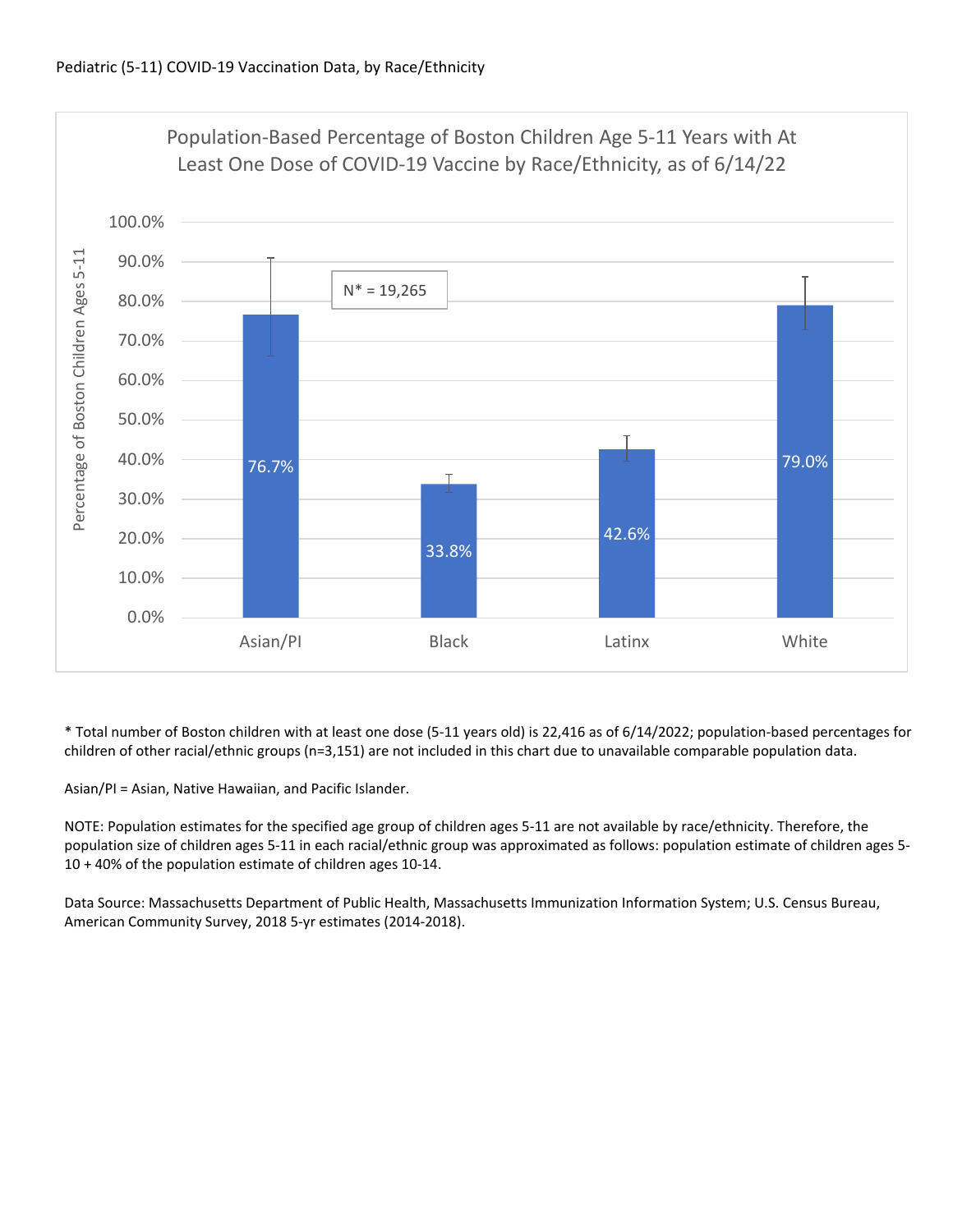

\* Total number of Boston children who are fully vaccinated (5‐11 years old) is 18,655 as of 6/14/2022; population‐based percentages for children of other racial/ethnic groups (n=2,455) are not included in this chart due to unavailable comparable population data.

Asian/PI = Asian, Native Hawaiian, and Pacific Islander.

NOTE: Population estimates for the specified age group of children ages 5‐11 are not available by race/ethnicity. Therefore, the population size of children ages 5‐11 in each racial/ethnic group was approximated as follows: population estimate of children ages 5‐ 10 + 40% of the population estimate of children ages 10‐14.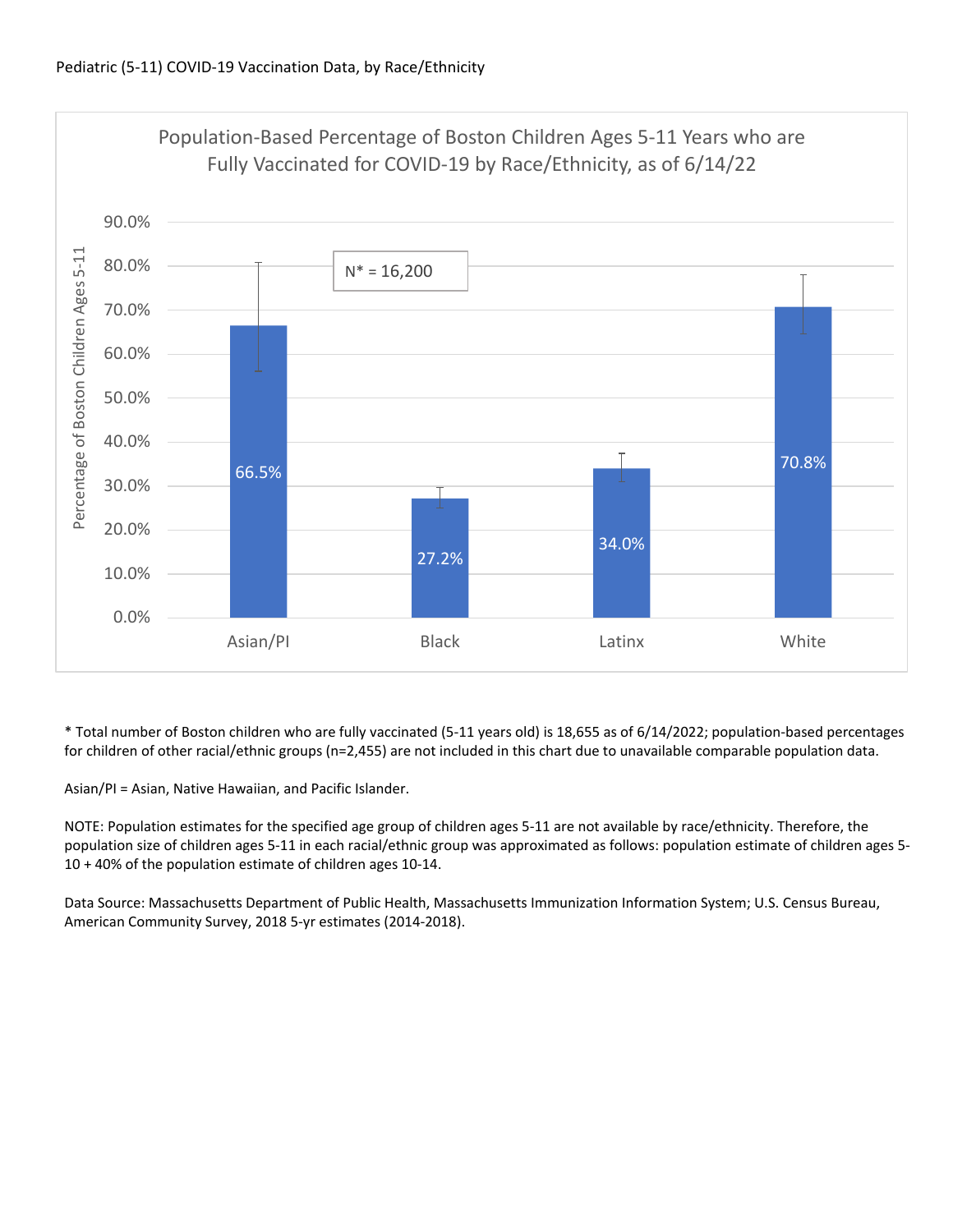| Boston Children Ages 5-11 Years with At Least One Dose of COVID-19 Vaccine by ZIP, as of 6/14/22 |            |       |                 |            |            |            |  |
|--------------------------------------------------------------------------------------------------|------------|-------|-----------------|------------|------------|------------|--|
|                                                                                                  | <b>ZIP</b> | Pop   | At Least 1 Dose |            |            |            |  |
| Neighborhood                                                                                     |            |       | Count           | % Estimate | 95% CI (L) | 95% CI (U) |  |
| BB/BH/DT/NE/WE                                                                                   | 02108      | $**$  | 116             | **         | $***$      | $**$       |  |
| BB/BH/DT/NE/WE                                                                                   | 02109      | $***$ | 101             | $***$      | $***$      | $***$      |  |
| BB/BH/DT/NE/WE                                                                                   | 02110      | $***$ | 51              | $***$      | $***$      | $***$      |  |
| South End                                                                                        | 02111      | 424   | 367             | 86.6%      | 61.5%      | 100.0%     |  |
| BB/BH/DT/NE/WE                                                                                   | 02113      | 159   | 72              | 45.3%      | 32.1%      | 77.1%      |  |
| BB/BH/DT/NE/WE                                                                                   | 02114      | 341   | 302             | 88.6%      | 57.9%      | 100.0%     |  |
| Fenway                                                                                           | 02115      | 707   | 297             | 42.0%      | 30.8%      | 66.0%      |  |
| BB/BH/DT/NE/WE                                                                                   | 02116      | 502   | 589             | 99.9%      | 89.5%      | 100.0%     |  |
| South End                                                                                        | 02118      | 1,573 | 890             | 56.6%      | 45.4%      | 74.9%      |  |
| Roxbury                                                                                          | 02119      | 2,550 | 1,217           | 47.7%      | 40.6%      | 57.9%      |  |
| Roxbury                                                                                          | 02120      | 762   | 316             | 41.5%      | 32.1%      | 58.5%      |  |
| Dorchester 21-25                                                                                 | 02121      | 3,563 | 1,241           | 34.8%      | 30.6%      | 40.5%      |  |
| Dorchester 22-24                                                                                 | 02122      | 1792  | 958             | 53.5%      | 43.7%      | 68.8%      |  |
| Dorchester 22-24                                                                                 | 02124      | 4778  | 2,079           | 43.5%      | 38.2%      | 50.5%      |  |
| Dorchester 21-25                                                                                 | 02125      | 2192  | 1,136           | 51.8%      | 44.2%      | 62.7%      |  |
| Mattapan                                                                                         | 02126      | 2591  | 940             | 36.3%      | 30.7%      | 44.4%      |  |
| South Boston                                                                                     | 02127      | 1543  | 832             | 53.9%      | 45.9%      | 65.3%      |  |
| East Boston                                                                                      | 02128      | 3815  | 2,142           | 56.1%      | 50.0%      | 64.0%      |  |
| Charlestown                                                                                      | 02129      | 1265  | 1,027           | 81.2%      | 66.6%      | 100.0%     |  |
| Jamaica Plain                                                                                    | 02130      | 1848  | 1,635           | 88.5%      | 75.7%      | 100.0%     |  |
| Roslindale                                                                                       | 02131      | 2742  | 1,631           | 59.5%      | 51.5%      | 70.3%      |  |
| <b>West Roxbury</b>                                                                              | 02132      | 1519  | 1,322           | 87.0%      | 72.2%      | 100.0%     |  |
| Allston/Brighton                                                                                 | 02134      | 541   | 351             | 64.9%      | 45.8%      | 100.0%     |  |
| Allston/Brighton                                                                                 | 02135      | 1367  | 1,016           | 74.3%      | 60.6%      | 96.0%      |  |
| <b>Hyde Park</b>                                                                                 | 02136      | 3153  | 1,550           | 49.2%      | 42.1%      | 59.1%      |  |
| Allston/Brighton                                                                                 | 02163      | $***$ | $\ast$          | $**$       | $* *$      | $**$       |  |
| BB/BH/DT/NE/WE                                                                                   | 02199      | $***$ | $\ast$          | $**$       | $**$       | $**$       |  |
| South Boston                                                                                     | 02210      | $***$ | 83              | $***$      | $***$      | $***$      |  |
| Fenway                                                                                           | 02215      | $***$ | 113             | $***$      | $***$      | $***$      |  |

BB/BH/DT/NE/WE = Back Bay/Beacon Hill/Downtown/North End/West End.

\* Value has been suppressed because the dose records number in the specified ZIP code area is less than 30.

\*\* Suppressed due to unstable population denominator estimates.